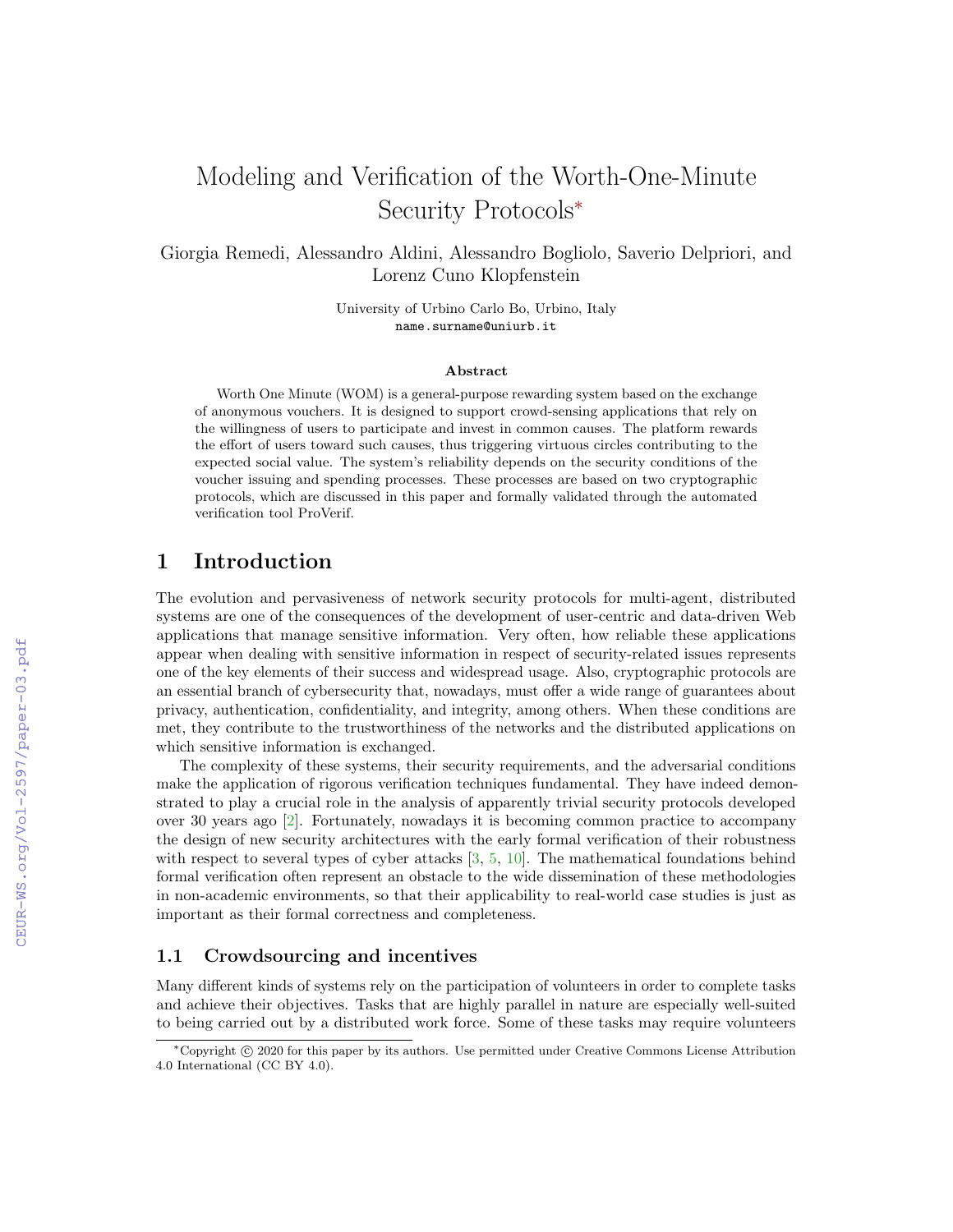to solve problems, collect data, perform measurements, or to provide creative input. This approach, also known as "crowdsourcing", has been widely seen as a radical new paradigm of problem-solving that harnesses the contributions of a distributed network of individuals [\[8\]](#page-10-0).

In recent years, modern technology and the Web have been adopted to harvest distributed intellect in order to collect huge amounts of knowledge (such as in Wikipedia), to solve creative problems, or to perform menial tasks (see Amazon's 'Mechanical Turk'). Other examples of this approach include "volunteer computing", where volunteers offer part of the hardware resources of their electronic devices in order to solve difficult problems [\[4\]](#page-10-1), or "crowdsensing", whereby volunteers participate in large-scale sensing initiatives by sharing local information about phenomena—such as traffic, air quality, or road surface quality—that they can either perceive directly or measure through their mobile devices [\[15,](#page-10-2) [16\]](#page-11-0). Distributed computing and sensing tasks have caught on over the last years thanks to the ubiquitous presence of devices such as smartphones, which are capable of providing notable computational power and sensing capabilities.

Participants in a 'crowd'-based system may devote significant efforts towards the shared task, in the form of time, attention, hardware resources, creativity, or even giving access to private information. Individuals may not be willing to contribute to the common task without strong incentives for cooperation: thus, a primary aspect of crowdsourced systems is that of providing incentives and reward schemes for participants, in order to ensure a number of users that is sufficient to guarantee coverage and reliability [\[12\]](#page-10-3).

In this setting, a new platform, called "Worth One Minute"  $(WOM)^1$  $(WOM)^1$ , has been proposed recently to provide a general-purpose incentives system based on the exchange of anonymous vouchers, simply called WOMs, each of which represents a reward for 'one minute' of effort towards a common social goal. The platform allows any volunteer-based initiative to reward the efforts of their participants, endowing them with vouchers that can be collected and spent within a community that promotes and encourages volunteer activities aimed at the common good [\[13\]](#page-10-4).

The critical security aspects of such a platform are concerned with the privacy of individuals (no personal, sensitive information shall be disclosed as a consequence of the contributions provided and of the vouchers gained and spent) and the reliability of the vouchers management system (no vouchers shall be forged, stolen, double spent, revealed to unauthorized parties).

### 1.2 Contribution

The security conditions of the WOM platform are guaranteed by means of ad-hoc cryptographic protocols governing the interactions among the various parties, the complexity of which requires strong verification. In this paper, we show how to formally verify some authentication and confidentiality properties of these protocols, by using the proof-theoretic approach implemented in the software tool ProVerif [\[7\]](#page-10-5).

In the following, we discuss the main features of the Worth One Minute infrastructure (Section 2) and of the underlying cryptographic protocols. Then, we present the formal specifications and verification of these protocols through ProVerif (Section 3). Some remarks and feedback about such a modeling and analysis experience are finally reported (Section 4).

<span id="page-1-0"></span><sup>1</sup>Official Web site: <https://wom.social>.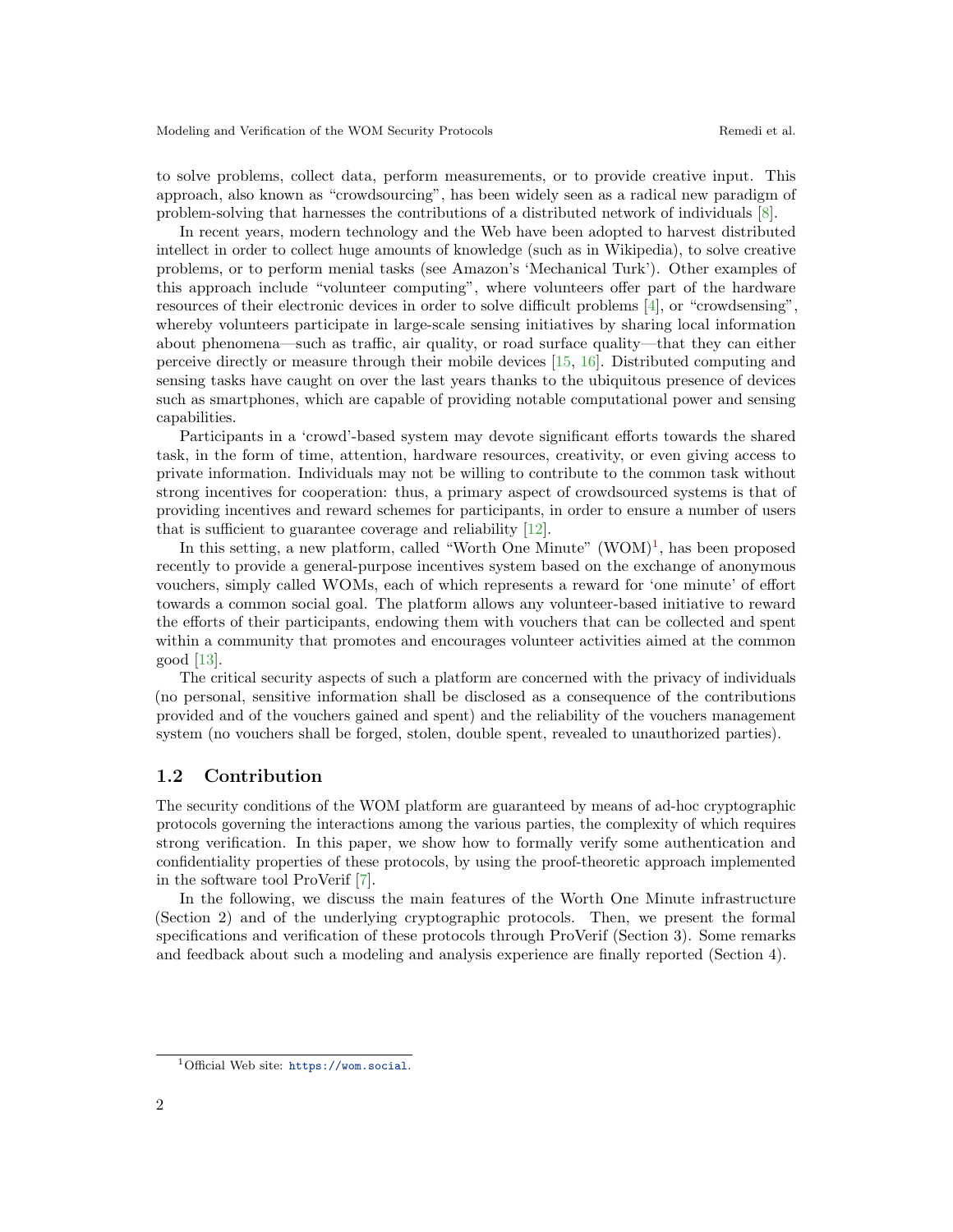# 2 The WOM Platform

The WOM platform is designed to provide an open and participative infrastructure, which is not bound to a single crowd-based initiative and leverages platform economy mechanics in order to multiply its impact. By decoupling the crowdsourcing system from its incentive scheme, the platform serves as a link between volunteers (who may contribute to one or more common good initiatives) and stakeholders (who wish to support the efforts of volunteers).

The platform is intended to attract volunteer-based initiatives on one side, allowing users to gain vouchers, and third-party subsidizers on the other one, allowing users to spend vouchers. In the context of the WOM platform, the crowd-based tools are called "Instruments" and subsidizers are known as "Merchants". While the platform is open to any volunteer and any Merchant, the addition of a new Instrument to the platform is carefully evaluated by a transparent ethical committee that evaluates whether the Instrument is compatible with the purpose of the platform and the shared goals of subsidizers.

### 2.1 WOM Generation and Spending

The main operations of the WOM platform are concerned with voucher generation and transfer to the intended user, in response to a legitimate request, as well as voucher verification and spending during a transaction between a user and a Merchant. These operations rely on the execution of two protocols [\[14\]](#page-10-6), which are detailed in Tables [1](#page-3-0) and [2,](#page-4-0) respectively.

The protocols require the interaction among multiple participants. In particular: the Instrument's client  $(CT)$ , which allows the user to perform the intended task and collects related information, and the Instrument's aggregation service  $(AS)$ , which gathers volunteer contributions and validates them in order to enable the generation of the related vouchers as a reward. The Registry  $(REG)$  is the central trusted authority of the WOM platform, which manages vouchers and payments. The Pocket  $(PCK)$  is a client-side software controlled by the volunteer, that allows him/her to collect and spend vouchers independently of the specific Instruments that have been used previously to gain them. Finally, the Point of Sale (POS) allows Merchants to request new payments, which can then be performed by volunteers by spending vouchers stored in their Pocket.

Table [1](#page-3-0) describes the protocol that allows Instruments to gain new vouchers. In steps (a) and (b) the two Instrument-side components  $CT$  and  $AS$  exchange and transmit the user's contributions (represented by the abstract terms  $c_1, c_2, \ldots, c_n$ ) and a fresh password Pwd (known by the user) to the Registry. Even if they do not include any user identity related information, contributions refer to a specific task (what common cause was pursued) and where/when they have been generated. Hence, in order to trade for user's privacy, they may be (partially) obfuscated, turning them into  $c'_1, c'_2, \ldots, c'_n$ , before their transfer to the central authority. Notice that communications between  $CT$  and  $AS$  are secured by the Instrument, by encrypting them with the shared, secret key  $SK_{ctas}$  of a symmetric key algorithm. At step (b) a unique *nonce*  $N$  is generated and the identity of the Instrument is added to the message that is sent to the central authority, encrypted with the public key  $PK_{reg}$  of the Registry<sup>[2](#page-2-0)</sup>. Steps (c) to (e) are needed to transmit a unique one-time code  $(OTC_{gen})$  back to the Instrument. In essence, this code identifies a pending voucher request and takes the form of an URL facilitating the interactions between mobile agents and the central authority. Notice that message (c) includes the nonce  $N$ , the identity of the Registry, and is encrypted with the public key  $PK_{instr}$ 

<span id="page-2-0"></span><sup>&</sup>lt;sup>2</sup>With the usual notation  $PK_a$ ,  $SK_a$  we mean the pair of public and secret keys of an asymmetric encryption algorithm, respectively, for agent a.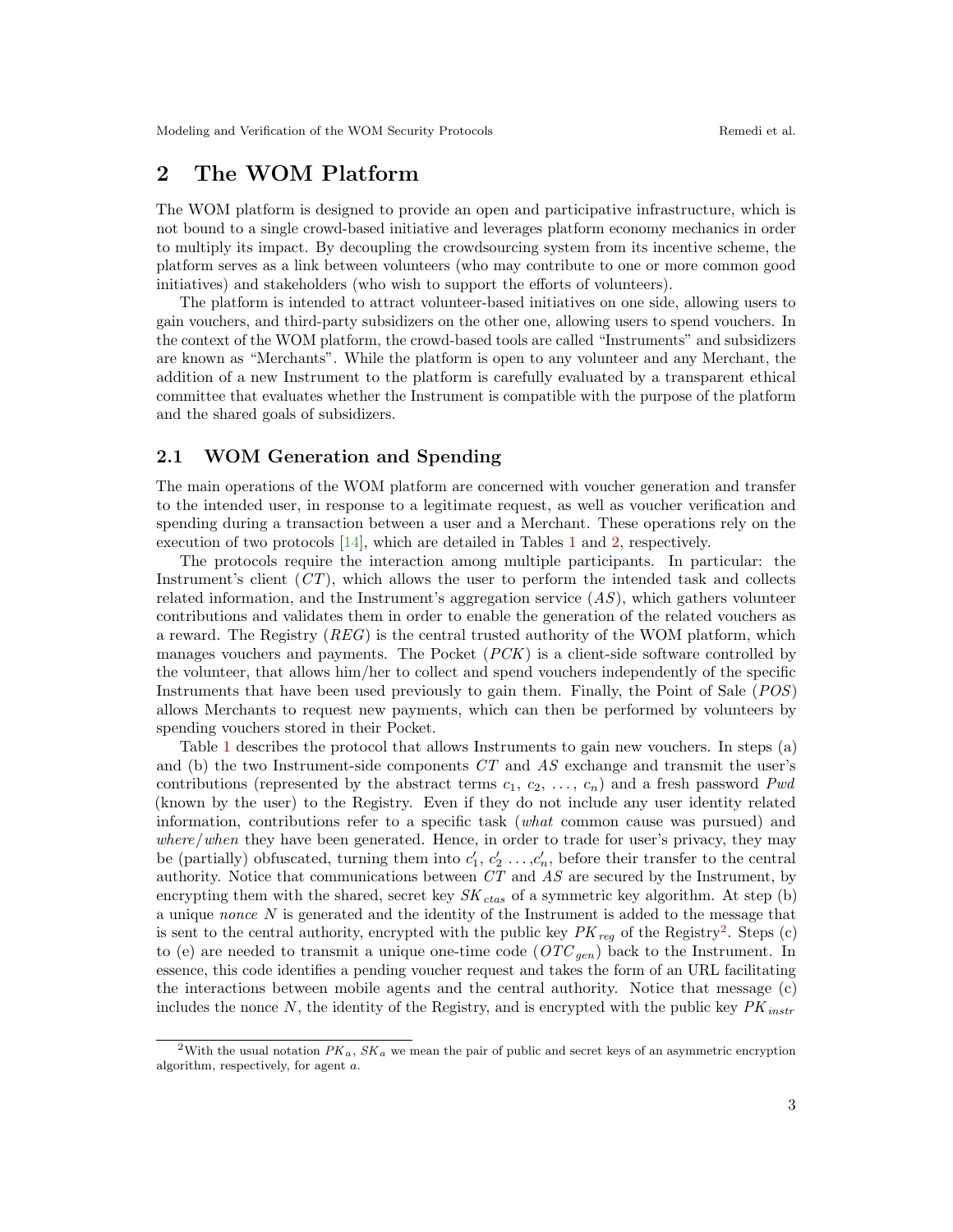- (a)  $CT \rightarrow AS : (c_1, c_2, \ldots, c_n, Pwd)_{SK_{ctas}}$
- (b)  $AS \rightarrow REG : (c'_1, c'_2, \ldots, c'_n, Pwd, N, ID_{instr})_{PK_{reg}}$
- (c)  $REG \rightarrow AS : (N, OTC_{gen}, ID_{reg})_{PK_{instr}}$
- (d)  $AS \rightarrow REG : (OTC_{gen})_{PK_{ren}}$
- (e)  $AS \rightarrow CT : (OTC_{gen})_{SK_{at}}$
- (f)  $CT \rightarrow PCK$  :  $(OTC_{gen})$
- (g)  $PCK \rightarrow REG : (OTC_{gen}, Pwd, K_s)_{PK_{res}}$
- (h)  $REG \rightarrow PCK$  :  $(v_1, v_2, \ldots, v_n)_{K_s}$
- (i)  $REG \rightarrow AS : (N, confirm)_{PK_{instr}}$

<span id="page-3-0"></span>Table 1: Communication protocol for vouchers generation.

of the Instrument. After the handshake phase between Instrument and Registry, the Instrument transmits the code as a clear text to the user's Pocket, see step (f), which will use it to enable the subsequent voucher claim. On step  $(g)$ , the Pocket asks the user for the password  $Pwd$ again, and then provides the couple  $OTC_{gen}$  and Pwd to the Registry. Message (g) includes a fresh key  $K_s$ , chosen by PCK. The Registry checks the validity of the pair  $(OTC_{gen}, Pwd)$  and, if the check is passed, sends back the set of vouchers  $v_1, v_2, \ldots, v_n$  (corresponding to rewards for  $c'_1, c'_2, \ldots, c'_n$ , respectively), encrypted with the key  $K_s$ . Finally, on step (i) the Registry confirms to AS that the vouchers have been generated and collected.

With respect to the security conditions of interest, it is worth verifying whether the whole process guarantees the confidentiality of the vouchers generated by the Registry, which shall be claimed by and made available to the legitimate user only, without any chance for the adversary to even distinguish between the issuance of different vouchers. Moreover, to ensure both the user's privacy and reliability of the protocol phase during which the user's contributions are exchanged, the authentication between Instrument and Registry must be guaranteed. During the protocol execution, it can be assumed that the unique trustworthy party is the Registry central authority, which cannot be impersonated by an adversary.

The second protocol, shown in Table [2,](#page-4-0) describes the mechanism by which Merchants can request new payments for services delivered to the users. The protocol bears many similarities to the one in Table [1.](#page-3-0) On steps (j) to (l), the Merchant's Point of Sale (POS) and the Registry agree on a new payment request, which is specified in terms of how many (parameter  $k$ ) and which type (parameter f) of vouchers are required. The type can be related to the  $what/where/when$ dimensions associated with the user's contributions from which the vouchers derive. The POS component also supplies a code  $ACK_{ack}$  which represents the value that will be disclosed to the Pocket on a successful payment. Similarly as in steps (a) and (b) of the previous protocol, in step (j) the *POS* component also sends a user-specified password *Pwd*, a fresh nonce  $N$ , and her identity  $ID_{pos}$ . In response to the request, the Registry issues a unique one-time code  $\overline{OTC}_{pay}$ , which is then sent on step (m) as a clear text to the user's Pocket after the handshake phase between POS and Registry. The Pocket component employs the one-time code to request detailed information about the payment on step (n), by exposing also the password specified by the user, and a fresh session key  $K_{s_1}$ . In the following step (o) the Registry checks the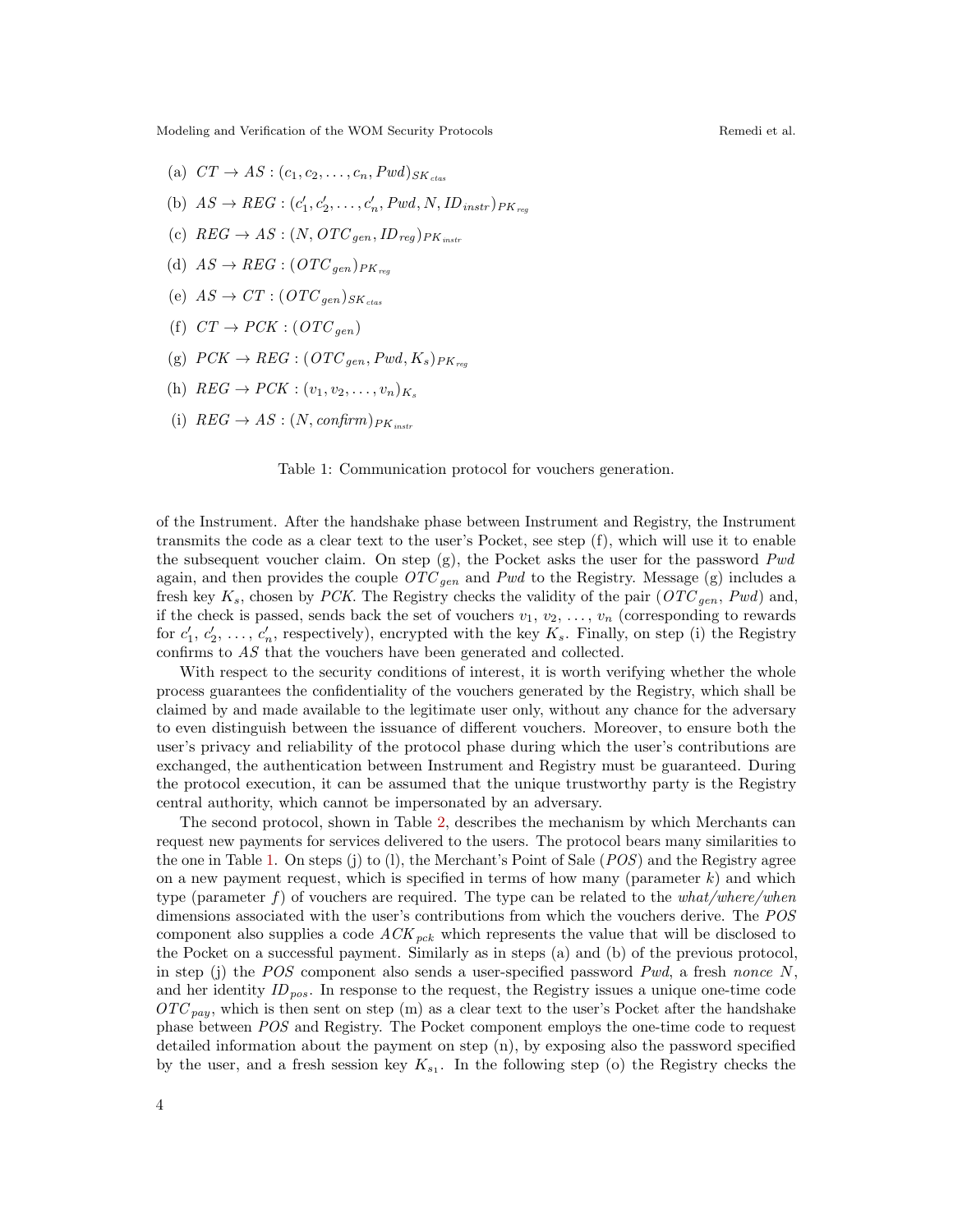- (i)  $POS \rightarrow REG : (f, k, ACK_{ack}, Pwd, N, ID_{nos})_{PK_{res}}$
- (k)  $REG \rightarrow POS : (N, OTC_{pay}, ID_{req})_{PK_{pos}}$
- (l)  $POS \rightarrow REG : (OTC_{nav})_{PK}$
- (m)  $POS \rightarrow PCK : (OTC_{pay})$
- (n)  $\text{PCK} \rightarrow \text{REG}: (\text{OTC}_{pay}, \text{Pwd}, K_{s_1})_{\text{PK}_{reg}}$
- (o)  $REG \rightarrow PCK : (f, k, ID_{pos})_{K_{neg}}$
- (p)  $PCK \rightarrow REG : (OTC_{pay}, Pwd, v_1, v_2, \ldots, v_k, h(S), K_{s_2})_{PK_{reg}}$
- (q)  $REG \rightarrow POS : (N)_{PK_{pos}}$
- $(r)$   $REG \rightarrow PCK : (ACK_{ack})_{K_{eq}}$

<span id="page-4-0"></span>Table 2: Communication protocol for spending vouchers.

pair ( $OTC_{\textit{pau}}$ , Pwd) and, if the check is passed, returns to the Pocket the parameters f and k, along with the Points of Sale identity  $ID_{pos}$ , encrypted with the session key  $K_{s_1}$ . On step (p)  $\mathit{OTC}_{pay}$ , Pwd, a set of vouchers  $v_1, v_2, \ldots, v_k$  fulfilling the requirements, the hash  $h(S)$  of a random value S chosen by the Pocket, and a fresh session key  $K_{s_2}$  are sent by the Pocket to the Registry, which then confirms the payment to the  $POS$  on step (q), provided that the vouchers are valid and fulfil the requirements. At the end of the exchange, on step (r) the PCK component obtains  $ACK_{pck}$  as confirmation of the payment and stores privately the secret S in case of future disputes with the merchant.

The security properties that require validation are similar to the previous case. Indeed, it is worth verifying the authentication between Merchant's POS and Registry, as well as the reliability of the payment, which must be completed by using legitimate vouchers that can be neither stolen nor identified by the adversary. Again, it is worth assuming that the Registry is the unique trustworthy agent involved in the protocol execution.

# 3 Formal Analysis

The formal verification of the security properties of the two WOM protocols has been conducted through ProVerif [\[7\]](#page-10-5), a software tool for the specification and analysis of cryptographic protocols, encompassing features like, e.g., modeling of several cryptographic primitives (symmetric and asymmetric encryption, digital signatures, hash functions, nonces), expressing families of secrecy and authentication properties [\[18\]](#page-11-1), modeling of unbounded, even concurrent, number of protocol sessions. Formally, ProVerif specifications, given in a typed version of the Applied Pi calculus [\[1\]](#page-10-7), are turned into Horn clauses, while the validity of the security properties is demonstrated through logical derivation by applying resolution techniques, as in logic programming [\[6\]](#page-10-8). The adversary model relies on the Dolev and Yao assumptions [\[11\]](#page-10-9), meaning that:

- the attacker controls the communication means and can read, drop, modify, create, and transmit packets by acting as a man-in-the-middle;
- cryptographic operations represent perfect black boxes, i.e., the attacker cannot access nor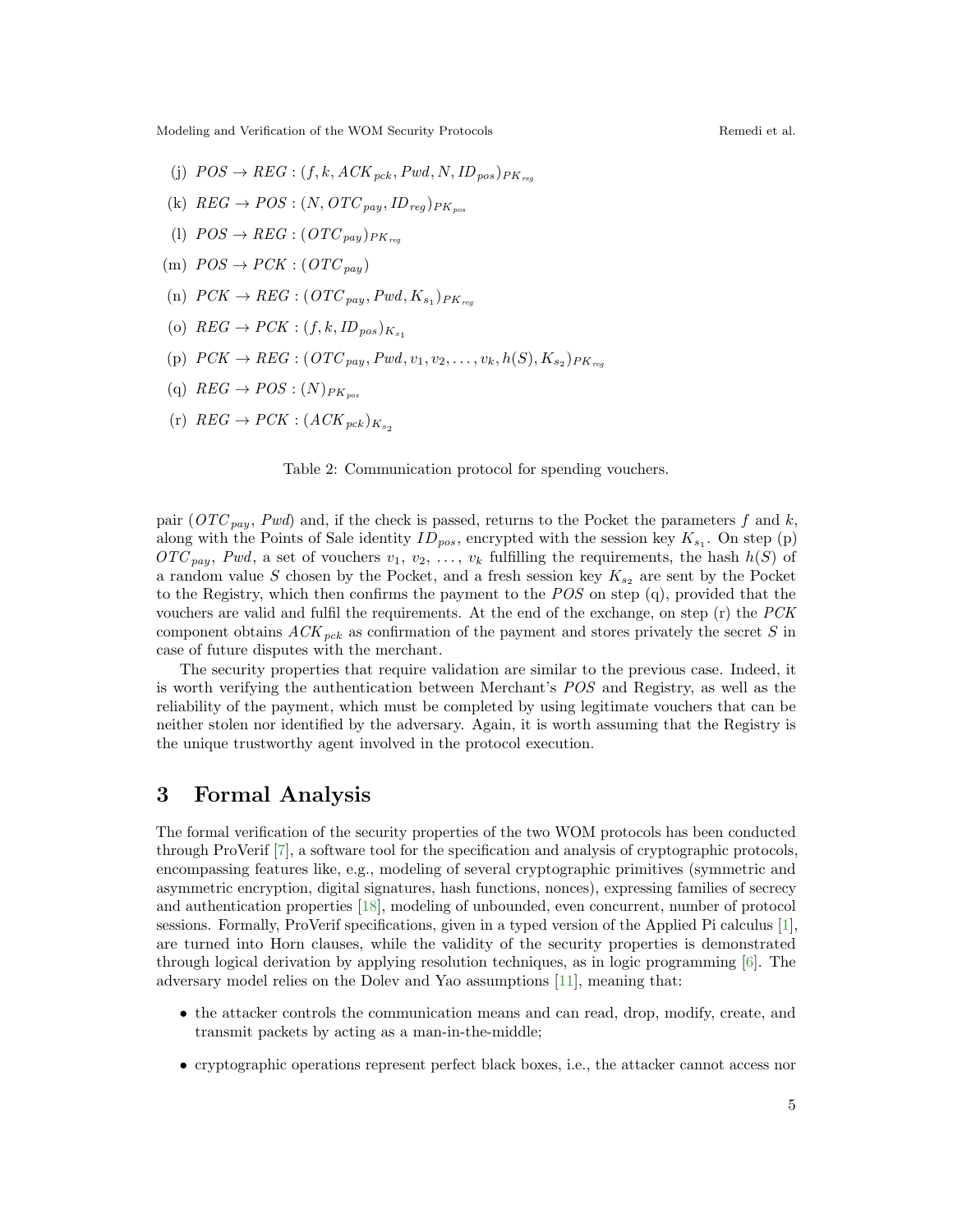modify the content of encrypted messages (or encrypt new messages) without knowing the related key and, in general, cannot perform cryptanalysis attacks.

In the following section, we specify and analyze in detail the voucher generation protocol of Table [1.](#page-3-0) The reader interested also in the spending protocol of Table [2](#page-4-0) can refer to the official website [\[17\]](#page-11-2).

### 3.1 ProVerif Verification: Voucher Generation Protocol

ProVerif specifications include three sections: declarations, process macros, and the main process. Declarations specify names and types:

```
free ch: channel. (* Public channel of communication *)
(* Types *)
type nonce. (* Nonce *)
type pkey. (* Public key *)
type skey. (* Secret key *)
(* Names and costants *)
free cn: bitstring [private]. (* contributions *)
free vn: bitstring [private]. (* vouchers *)
free confirm: bool. (* final confirmation *)
(* Type converter *)
fun nonce_to_bitstring(nonce): bitstring [data,typeConverter].
```
Notice that both user's contributions and vouchers are abstracted by terms cn and vn, respectively. The keyword [private] excludes the name to which it is applied from the adversary's knowledge. The declaration section includes also the definition of the functions formalizing the behavior of the cryptographic primitives:

```
(* Public key encryption *)
fun pk(skey): pkey.
fun aencrypt(bitstring, pkey): bitstring.
reduc forall x: bitstring, y: skey; adecrypt(aencrypt(x, pk(y)), y) = x.
(* Shared key encryption *)
fun sencrypt(bitstring, skey): bitstring.
reduc forall x: bitstring, y: skey; sdecrypt(sencrypt(x, y), y) = x.
```
Secrecy assumptions are then added to specify initial limitations of the adversary, who cannot know the secret key SKctas shared by CT and AS, the secret keys for asymmetric encryption possessed by AS (SKinstr) and REG (SKreg), and the password Pwd known by the user. Notice that the use of such assumptions preserves soundness of the verification, because the tool also checks that these secrets cannot be derived at any time.

(\* Secrecy assumptions \*) not attacker(new SKctas). not attacker(new SKinstr). not attacker(new SKreg). not attacker(new Pwd).

Then, the declarations section terminates with the specification of the security properties of interest, which are defined as queries. The first set of properties is related to the secrecy of critical information: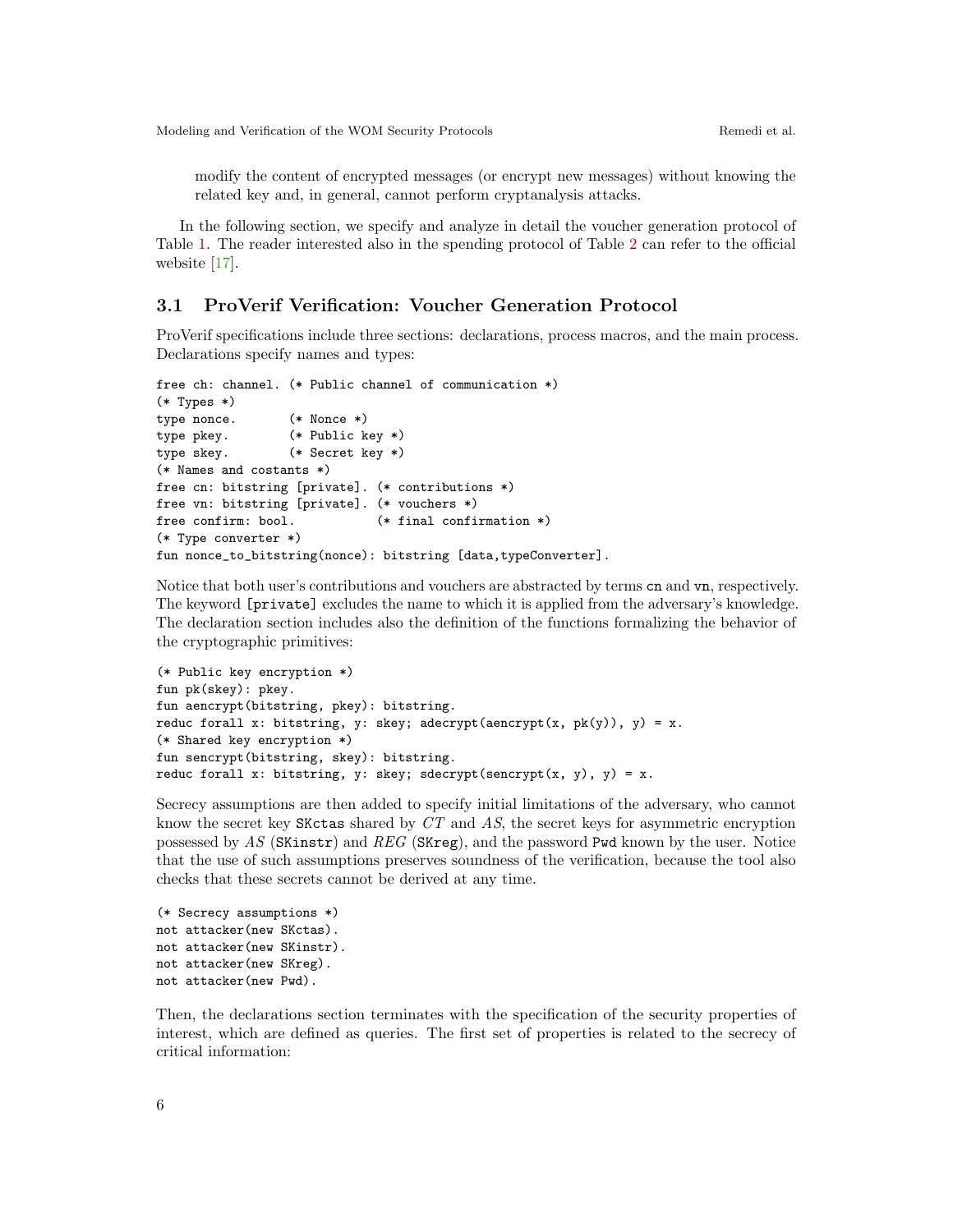```
(* Secrecy queries *)
(* To test secrecy of critical information *)
query secret Pwdreg; (* Pwd chosen at the Instrument side *)
      secret Nreg; (** Nonce exchanged by AS and REG *)
      attacker(vn).
noninterf vn. (* To test strong secrecy of vouchers *)
```
The keyword secret expresses a query testing the secrecy of bound variables inside the related process, which are, in our case, the password shared by the Instrument components and known to the agent (see name Pwdreg), and the nonce exchanged by Instrument and Registry (see name Nreg). The meaning and scope of such names will be clear in the next section of the specification dedicated to the formal description of the various agents' behavior. An alternative way to test secrecy is through the command attacker, which in our example is used to check whether the vouchers vn can be derived by the attacker. In such a case, we also model a strong secrecy property based on a noninterference condition, i.e., we check (through observational equivalence [\[9\]](#page-10-10)) whether the attacker can even distinguish two sessions differing for the vouchers issued, see the noninterf command.

Mutual authentication (between  $AS$  and  $REG$ ) is captured by asserting a one-to-one correspondence between specific events in order to express conditions of the form "if event  $e_2$  occurs, then event  $e_1$  has been observed previously".

```
(* Authentication queries *)
event beginREGAuthparam(pkey).
event endREGAuthparam(pkey).
event beginASAuthparam(pkey).
event endASAuthparam(pkey).
query x: pkey; inj-event(endREGAuthparam(x)) ==> inj-event(beginREGAuthparam(x)).
query x: pkey; inj-event(endASAuthparam(x)) ==> inj-event(beginASAuthparam(x)).
```
The specific nature of the events will be determined within the description of the agents involved in the authentication.

In the second section of the ProVerif specification, process macros are used to define the agents and their behavior in the protocol. First of all, we have the CT agent, described by the following process term processCollectionTool:

```
(* Collection Tool *)
let processCollectionTool(SKctas: skey, Pwd: nonce) =
                   (* Message (a): transfer the contributions and the password to AS *)
 out(ch, sencrypt((cn, Pwd), SKctas));
 in(ch, (message_e: bitstring));
                   (* Symmetric decryption with the shared key SKctas *)
 let (OTCgenX: bitstring) = sdecrypt(message_e, SKctas) in
                   (* Message (f): send OTCgenX to PCK in clear *)
 out(ch, OTCgenX).
```
The process has two arguments, which are the secret key SKctas of type skey and the password Pwd of type nonce, and is defined in terms of the sequence of message exchanges in which it is involved, either as sender or as receiver (see Table [1\)](#page-3-0). Firstly, the process sends to the public channel ch message (a) of the protocol, encrypted with the shared, secret key SKctas (see the out command), and then waits for the message (e) containing the encrypted one-time code (see the in command), which in turn is decrypted and finally sent to  $PCK$  in message (f), see the Let and the subsequent out commands. Analogously, we have the  $AS$  agent: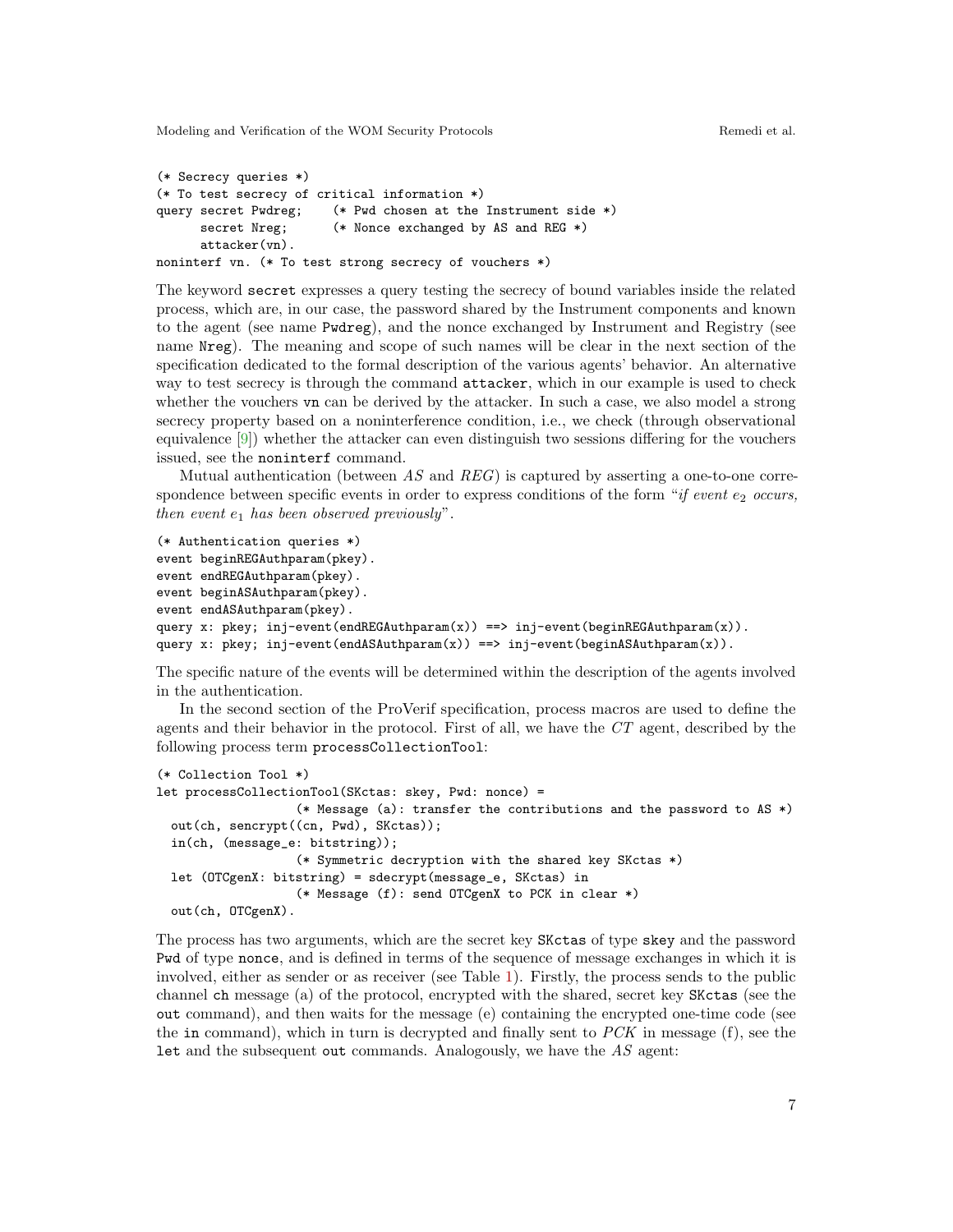```
(* Aggregation Service *)
let processAggregationService(PKreg: pkey, SKinstr: skey, SKctas: skey) =
  in(ch, message_a: bitstring);
                   (* Decrypt message (a) with the shared key SKctas *)
  let (c: bitstring, PwdX: nonce) = sdecrypt(message_a, SKctas) in
                   (* BEGIN AUTHENTICATION WITH REG *)
                   (* Await to read pkX on channel ch *)
  in(ch, pkX: pkey);
  if pkX = PKreg then
                   (* Start the run of the protocol with PKreg *)
  event beginREGAuthparam(pkX);
                   (* Generate a random nonce N *)
 new N: nonce;
                   (* Message (b): request vouchers generation *)
 out(ch, aencrypt((c, PwdX, N, pk(SKinstr)), pkX));
 in(ch, message_c: bitstring);
                   (* Asymmetric decryption of message (c) with secret key SKinstr
                      Check N and pkX using pattern matching. *)
 let (=N, OTCgenX: nonce, =pkX) = adecrypt(message_c, SKinstr) in
                   (* Message (d): send OTCgenX as confirmation *)
  out(ch, aencrypt(nonce_to_bitstring(OTCgenX), pkX));
                   (* Record the end of the protocol with pkX *)
  event endASAuthparam(pk(SKinstr));
                   (* END AUTHENTICATION WITH REG *)
                   (* Message (e): send OTCgenX to CT *)
  out(ch, (sencrypt(nonce_to_bitstring(OTCgenX), SKctas)));
  in(ch, message_i: bitstring);
                   (* Decrypt message (i) and check the content via pattern matching *)
 let (=N, =confirm) = adecrypt(message_i, SKinstr) in 0.
```
The specification describes the phases of the protocol and the message exchanges in which AS is involved, as given in Table [1.](#page-3-0) For instance, the first message, received from  $CT$ , is decrypted with SKctas and shall include the contributions and the password, represented by names c and PwdX. Then, the subsequent authenticated handshake is executed with the Registry agent, which is identified by the public key read from the channel, see name **pkX** and the equality check  $pkX$  = PKreg. Two events denote the beginning (with REG) and the end (by AS) of such a handshake. The correctness of the content of received messages is verified through pattern matching, e.g., the incoming bitstring message\_c is correct if it can be decrypted with SKinstr, and the resulting three elements are the nonce N previously generated and sent, a nonce assigned to name OTCgenX, and pkX (see the let command managing the bitstring message\_c). In a similar way, we have the description of the agent REG:

```
(* Registry *)
let processRegistry(PKinstr: pkey, SKreg: skey) =
                   (* BEGIN AUTHENTICATION WITH AS *)
  in(ch, message_b: bitstring);
                   (* Asymmetric decryption of message (b) with secret key SKreg *)
 let (c: bitstring, PwdY: nonce, NY: nonce, pkY: pkey) = adecrypt(message_b, SKreg) in
                   (* Start the run of the protocol with pkY *)
 event beginASAuthparam(pkY);
                   (* Generate one-time code OTCgen *)
 new OTCgen: nonce;
                   (* Message (c): issue OTGgen needed to claim the new vouchers *)
```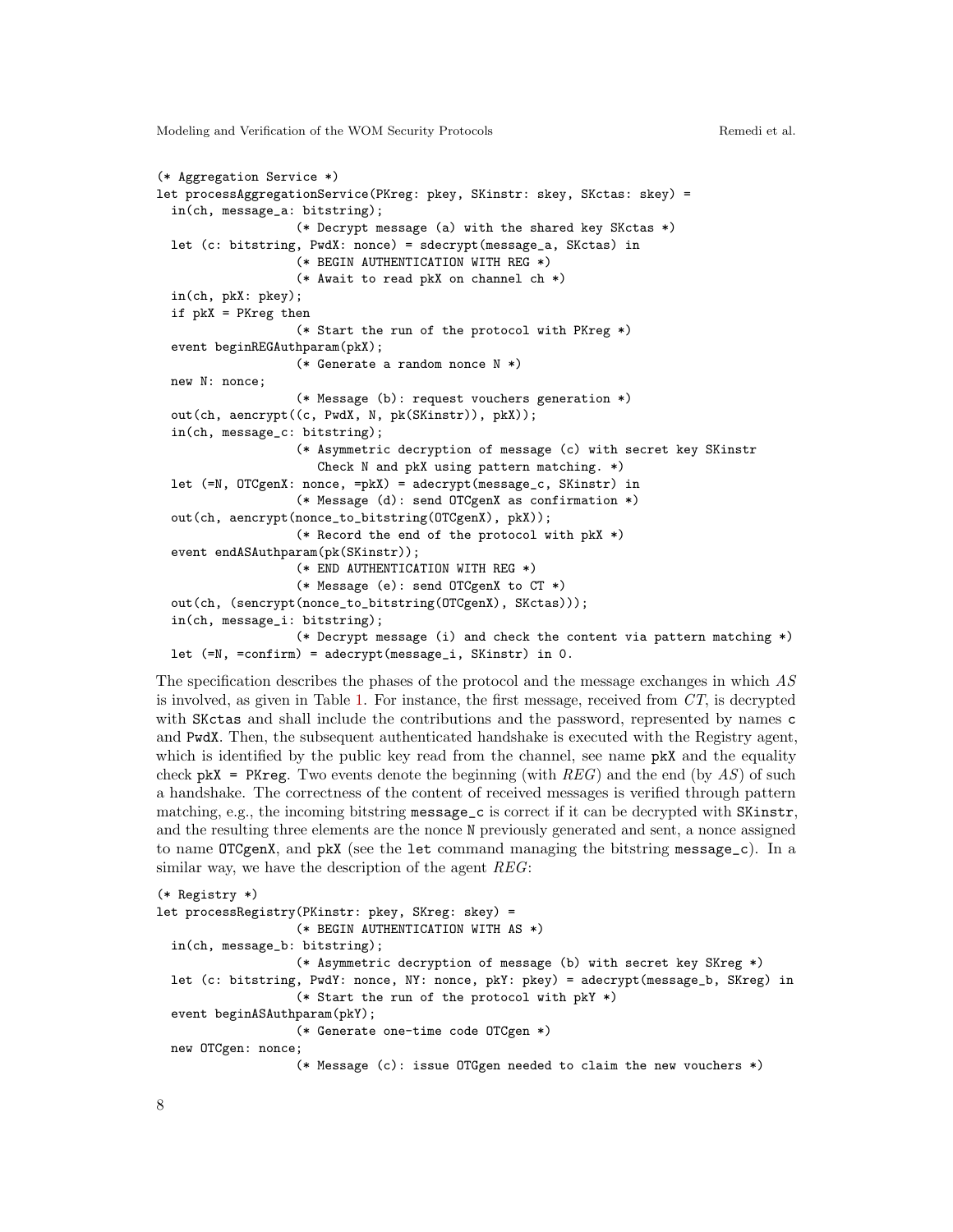```
out(ch, aencrypt((NY, OTCgen, pk(SKreg)), pkY));
in(ch, message_d: bitstring);
                 (* Check OTCgen *)
if nonce_to_bitstring(OTCgen) = adecrypt(message_d, SKreg) then
if pkY = PKinstr then
                 (* Record the end of the protocol with pkY *)
event endREGAuthparam(pk(SKreg));
                 (* END AUTHENTICATION WITH AS *)
                 (* Assign NY and PwdY to new names to test secrecy queries *)
let Nreg = NY in
let Pwdreg = PwdY in
in(ch, (message_g: bitstring));
                 (* Check correctess of OTCgen and PwdY using pattern matching *)
let (=OTCgen, =PwdY, KsY: skey) = adecrypt(message_g, SKreg) in
                 (* Message (h): vouchers sent to PCK using session key KsY *)
out(ch, (sencrypt((vn), KsY)));
                 (* Message (i): notify the transfer of vouchers to AS *)
out(ch, (aencrypt((NY, confirm), PKinstr))).
```
Notice that the Registry is available to start an authenticated session with the agent identified by the public key pkY received in message (b). As observed above, the handshake is delimited by the beginning (with  $AS$ ) and the end (by  $REG$ ) events, which together with the two events of agent AS are used to define the mutual authentication queries. At the end of the handshake we can find the specification of the names subject to the secrecy queries, i.e., the nonce and the password exchanged with the Instrument. The agent PCK is defined as follows:

```
(* Pocket *)
let processPocket(PKreg: pkey, Pwd: nonce) =
                   (* Await to receive one-time code OTCgen *)
  in(ch, (OTCgenZ: nonce));
 new Ks : skey; (* Generate a new session key Ks *)
                   (* Message (g): reedem request *)
 out(ch, (aencrypt((OTCgenZ, Pwd, Ks), PKreg)));
  in(ch, (message_h: bitstring));
                   (* Symmetric decryption of vouchers with secret key Ks *)
 let (=vn) = sdecrypt(message_h, Ks) in 0.
```
Finally, the main process describes the whole architecture of the system by declaring the instances of the agents involved and the knowledge possessed by such instances. In particular, the pairs of keys of asymmetric encryption must be declared and the public keys broadcast via the public channel. Moreover, the password Pwd must be in the initial knowledge of  $CT$  and  $PCK$ , while the secret key SKctas must be shared by CT and AS.

(\*\*\* MAIN PROCESS \*\*\*)

```
process
                   (* Create the key shared between CT and AS *)
 new SKctas: skey;
                   (* Create the user password used at the client side *)
 new Pwd: nonce;
                   (* Create the secret key of Instrument *)
  new SKinstr: skey;
                   (* Create and transmit on channel ch the public key of Instrument *)
  let PKinstr = pk(SKinstr) in out(ch, PKinstr);
```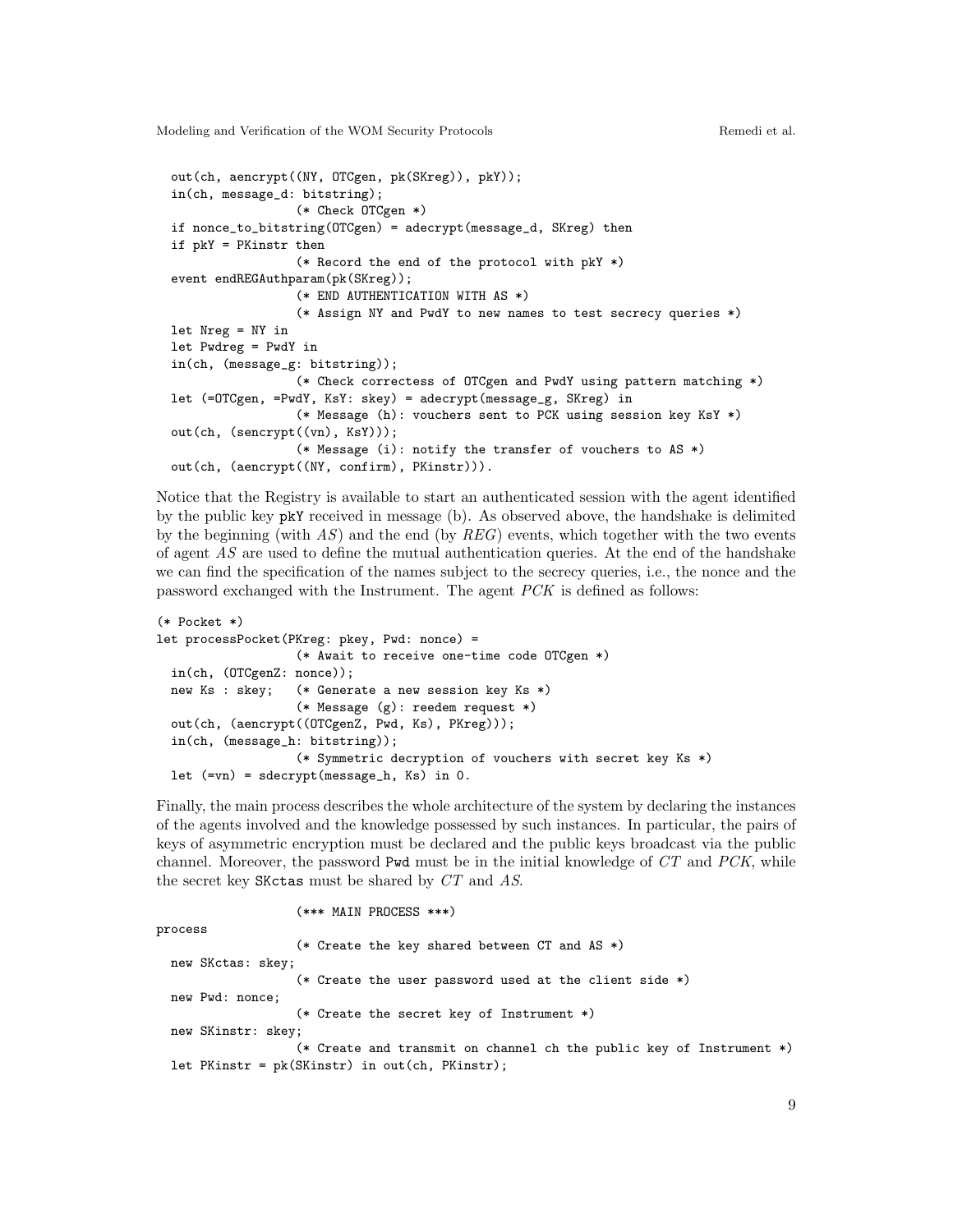```
(* Create the secret key of Registry *)
new SKreg: skey;
                 (* Create and transmit on channel ch the public key of Registry *)
let PKreg = pk(SKreg) in out(ch, PKreg);
     ( (* Launch an unbounded number of sessions of the Collection Tool,
        Aggregation Service, Registry, and Pocket *)
  (!processCollectionTool(SKctas, Pwd)) |
  (!processAggregationService(PKreg, SKinstr, SKctas)) |
  (!processRegistry(PKinstr, SKreg)) |
  (!processPocket(PKreg, Pwd))
\lambda
```
The feedback provided by the automated verification reveals a vulnerability because of which the attacker may obtain the secret password Pwd. Indeed, in the last outgoing message (f), the  $CT$  agent simply forwards, without any check, the one-time code extracted from message (e). However, the attacker may drop message (e) and replay message (a), thus inducing CT to inadvertently disclose the password in message (f), as reconstructed by ProVerif in the form of an execution trace. Checking the content of message (f) is somehow implicit in the description of Table [1,](#page-3-0) but it cannot be given for granted in the protocol implementation, which could skip such a check because of some form of code optimization. Hence, to avoid the replay attack it is worth verifying that the bitstring in message (f) is not a tuple, by changing the last line of the CT component as follows:

if OTCgenX <> (cn, Pwd) then out(ch, OTCgenX). The automated verification with such a modification demonstrates the satisfaction of the security queries:

```
C:\...\proverif2.00>proverif WOM_vouchersGeneration.pv
RESULT secret Pwdreg is true.
RESULT secret Nreg is true.
RESULT not attacker(vn[]) is true.
RESULT Non-interference vn is true (bad not derivable).
RESULT inj-event(endREGAuthparam(x_25)) ==> inj-event(beginREGAuthparam(x_25)) is true.
RESULT inj-event(endASAuthparam(x_26)) ==> inj-event(beginASAuthparam(x_26)) is true.
```
Therefore, ProVerif has been useful to reveal and avoid a potential attack, thus confirming that it is worth paying attention to the way in which even simple message exchanges are implemented.

# 4 Conclusion

The complexity of the two WOM cryptographic protocols—in terms of number of agents and communications involved—and the variety of security conditions to verify—from authentication, to secrecy and noninterference—demand a tool-supported formal analysis, which has been conducted in this paper by using ProVerif. The experimental results revealed that the two vouchers management protocols are secure with respect to the properties of interest. Also, by analyzing the voucher generation protocol some potential subtleties emerged, which emphasize the importance of strict and continuous interactions among software designers, developers, and experts in verification.

In general, the success of such a kind of verification process strictly depends on the usability and expressiveness of the analysis tool at hand. To give some useful feedback about our experience, the case study presented in this paper has been conducted with the effort of a BSc student in Computer Science with some experience in concurrency theory, logic programming, formal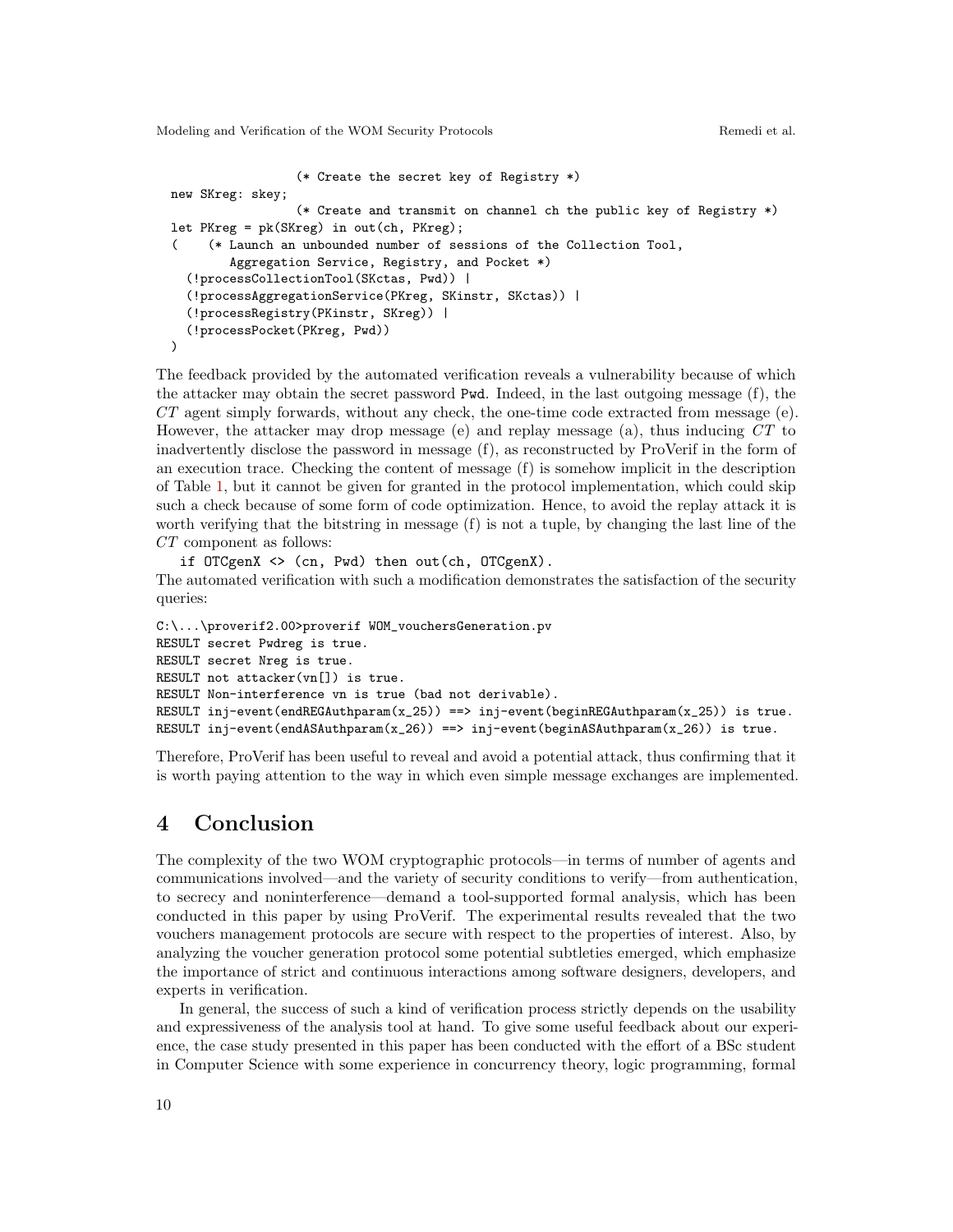verification, and model checking. The training period required to gain experience and familiarity with ProVerif was about one month, after which the specification of the WOM cryptographic protocols required three more weeks, the first one of which was necessary for the study of the WOM platform. Hence, we believe that this experience shall convince the security protocol/system developer that formal verification is not only mandatory but also feasible with a reasonable effort even in the case of complex systems.

# References

- <span id="page-10-7"></span>[1] Martín Abadi, Bruno Blanchet, and Cédric Fournet. The applied Pi calculus: Mobile values, new names, and secure communication. Journal of the ACM, 65(1):1:1-1:41, 2017.
- [2] Matteo Avalle, Alfredo Pironti, and Riccardo Sisto. Formal verification of security protocol implementations: a survey. Formal Aspects of Computing, 26(1):99–123, 2014.
- [3] David Basin, Jannik Dreier, Lucca Hirschi, Saša Radomirovic, Ralf Sasse, and Vincent Stettler. A formal analysis of 5G authentication. In Proceedings of the 2018 ACM SIGSAC Conference on Computer and Communications Security, CCS'18, pages 1383–1396. ACM, 2018.
- <span id="page-10-1"></span>[4] Adam L. Beberg, Daniel L. Ensign, Guha Jayachandran, Siraj Khaliq, and Vijay S. Pande. Folding@home: Lessons from eight years of volunteer distributed computing. In 2009 IEEE International Symposium on Parallel & Distributed Processing, pages 1–8. IEEE, 2009.
- [5] Karthikeyan Bhargavan, Bruno Blanchet, and Nadim Kobeissi. Verified models and reference implementations for the TLS 1.3 standard candidate. In 2017 IEEE Symposium on Security and Privacy, SP 2017, San Jose, CA, USA, May 22-26, 2017, pages 483–502, 2017.
- <span id="page-10-8"></span>[6] Bruno Blanchet. Using Horn clauses for analyzing security protocols. In Véronique Cortier and Steve Kremer, editors, Formal Models and Techniques for Analyzing Security Protocols, volume 5 of Cryptology and Information Security Series, pages 86–111. IOS Press, 2011.
- <span id="page-10-5"></span>[7] Bruno Blanchet. Modeling and verifying security protocols with the applied Pi calculus and ProVerif. Foundations and Trends in Privacy and Security, 1(1-2):1–135, 2016.
- <span id="page-10-0"></span>[8] Daren C. Brabham. Crowdsourcing as a model for problem solving: An introduction and cases. Convergence, 14(1):75–90, 2008.
- <span id="page-10-10"></span>[9] Vincent Cheval and Bruno Blanchet. Proving more observational equivalences with Proverif. In Procs of the Second Int. Conf. on Principles of Security and Trust, POST'13, pages 226–246. Springer-Verlag, 2013.
- [10] Cas Cremers, Marko Horvat, Jonathan Hoyland, Sam Scott, and Thyla van der Merwe. A comprehensive symbolic analysis of TLS 1.3. In Proceedings of the 2017 ACM SIGSAC Conference on Computer and Communications Security, CCS'17, pages 1773–1788. ACM, 2017.
- <span id="page-10-9"></span>[11] D. Dolev and A. C. Yao. On the security of public key protocols. In Procs. of the 22Nd Annual Symposium on Foundations of Computer Science, SFCS'81, pages 350–357. IEEE, 1981.
- <span id="page-10-3"></span>[12] Luis G. Jaimes, Idalides J. Vergara-Laurens, and Andrew Raij. A Survey of Incentive Techniques for Mobile Crowd Sensing. IEEE Internet of Things Journal, 2(5):370–380, 2015.
- <span id="page-10-4"></span>[13] Lorenz Cuno Klopfenstein, Saverio Delpriori, Alessandro Aldini, and Alessandro Bogliolo. Introducing a flexible rewarding platform for mobile crowd-sensing applications. In 2018 IEEE International Conference on Pervasive Computing and Communications Workshops, pages 728–733, Athens, 2018. IEEE.
- <span id="page-10-6"></span>[14] Lorenz Cuno Klopfenstein, Saverio Delpriori, Alessandro Aldini, and Alessandro Bogliolo. "Worth one minute": An anonymous rewarding platform for crowd-sensing systems. Journal of Communications and Networks, 21(5):509–520, October 2019.
- <span id="page-10-2"></span>[15] Lorenz Cuno Klopfenstein, Saverio Delpriori, Paolo Polidori, Andrea Sergiacomi, Marina Marcozzi, Donna Boardman, Peter Parfitt, and Alessandro Bogliolo. Mobile crowdsensing for road sustain-